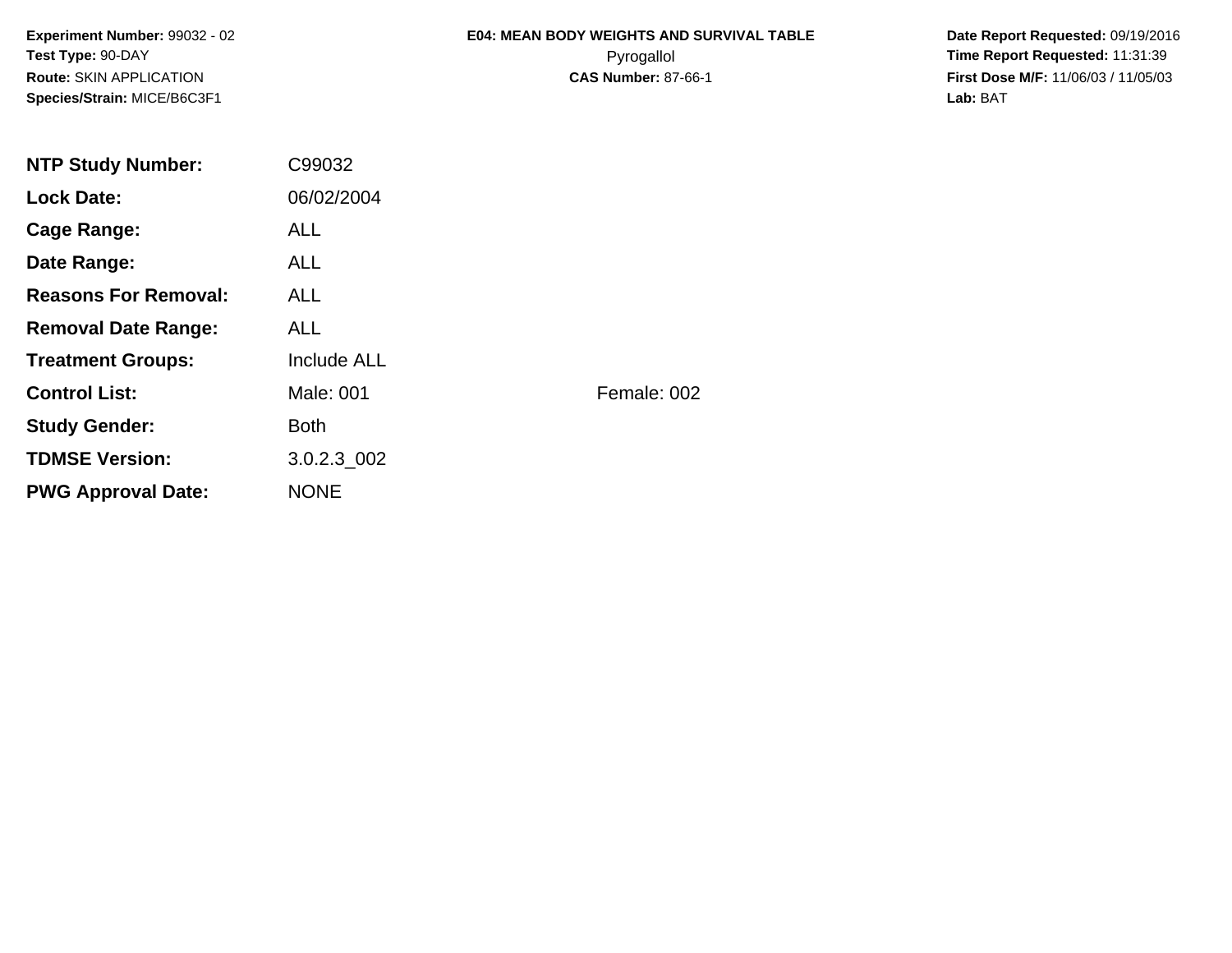# **E04: MEAN BODY WEIGHTS AND SURVIVAL TABLE**

 **Date Report Requested:** 09/19/2016 Pyrogallol **Time Report Requested:** 11:31:39 **First Dose M/F:** 11/06/03 / 11/05/03<br>**Lab:** BAT **Lab:** BAT

**MALE**

| <b>DAY</b>                | 0 MG/KG |    | <b>38 MG/KG</b>          |            |       | <b>75 MG/KG</b>        |    |       | <b>150 MG/KG</b>       |    |       | <b>300 MG/KG</b>       |    |       | <b>600 MG/KG</b>       |    |  |
|---------------------------|---------|----|--------------------------|------------|-------|------------------------|----|-------|------------------------|----|-------|------------------------|----|-------|------------------------|----|--|
|                           | WT(G)   | N  | WT(G)<br>%<br>OF<br>CNTL | N          | WT(G) | %<br>OF<br><b>CNTL</b> | N  | WT(G) | %<br>OF<br><b>CNTL</b> | N  | WT(G) | %<br>OF<br><b>CNTL</b> | N  | WT(G) | %<br>OF<br><b>CNTL</b> | N  |  |
|                           | 21.7    | 10 | 22.3<br>102.4            | 10         | 21.8  | 100.2                  | 10 | 22.5  | 103.5                  | 10 | 22.3  | 102.4                  | 10 | 22.0  | 101.2                  | 10 |  |
| 8                         | 22.4    | 10 | 100.2<br>22.5            | 10         | 22.4  | 99.7                   | 10 | 23.0  | 102.6                  | 10 | 22.6  | 100.6                  | 10 | 22.5  | 100.2                  | 10 |  |
| 15                        | 23.4    | 10 | 23.5<br>100.4            | 10         | 23.2  | 99.4                   | 10 | 24.0  | 102.9                  | 10 | 23.4  | 100.3                  | 10 | 23.7  | 101.2                  | 10 |  |
| 22                        | 24.7    | 10 | 24.5                     | 99.2<br>10 | 24.1  | 97.7                   | 10 | 25.2  | 102.0                  | 10 | 24.5  | 99.4                   | 10 | 24.4  | 99.0                   | 10 |  |
| 29                        | 25.2    | 10 | 25.1                     | 99.4<br>10 | 24.9  | 98.8                   | 10 | 26.2  | 104.0                  | 10 | 25.1  | 99.4                   | 10 | 25.0  | 99.1                   | 10 |  |
| 36                        | 24.8    | 10 | 105.6<br>26.2            | 10         | 26.0  | 104.8                  | 10 | 26.5  | 106.9                  | 10 | 26.2  | 105.6                  | 10 | 24.7  | 99.4                   | 10 |  |
| 43                        | 26.3    | 10 | 105.3<br>27.7            | 10         | 26.9  | 102.3                  | 10 | 27.9  | 106.2                  | 10 | 27.1  | 103.1                  | 10 | 25.7  | 97.9                   | 10 |  |
| 50                        | 28.0    | 10 | 102.3<br>28.7            | 10         | 27.8  | 99.1                   | 10 | 28.9  | 103.2                  | 10 | 27.2  | 97.1                   | 10 | 27.7  | 98.6                   | 10 |  |
| 57                        | 28.7    | 10 | 103.7<br>29.7            | 10         | 27.9  | 97.4                   | 10 | 29.5  | 103.0                  | 10 | 28.4  | 99.1                   | 10 | 28.4  | 99.0                   | 10 |  |
| 64                        | 29.4    | 10 | 101.9<br>29.9            | 10         | 29.4  | 100.0                  | 10 | 30.6  | 104.2                  | 10 | 28.7  | 97.7                   | 10 | 28.5  | 96.9                   | 10 |  |
| 71                        | 30.6    | 10 | 101.2<br>31.0            | 10         | 30.3  | 99.0                   | 10 | 31.7  | 103.4                  | 10 | 28.9  | 94.3                   | 10 | 28.9  | 94.3                   | 10 |  |
| 78                        | 31.0    | 10 | 31.7 102.5               | 10         | 30.8  | 99.6                   | 10 | 32.5  | 105.0                  | 10 | 29.6  | 95.7                   | 10 | 29.7  | 95.9                   | 10 |  |
| 85                        | 31.9    | 10 | 33.2 104.1               | 10         | 31.8  | 99.7                   | 10 | 32.9  | 103.3                  | 10 | 30.9  | 96.8                   | 10 | 30.7  | 96.4                   | 10 |  |
| <b>TERM</b><br><b>SAC</b> | 34.0    | 10 | 35.0 102.9               | 10         | 33.5  | 98.6                   | 10 |       | 34.6 101.7             | 10 | 32.6  | 95.8                   | 10 | 32.5  | 95.5                   | 10 |  |

\*\*\* END OF MALE \*\*\*